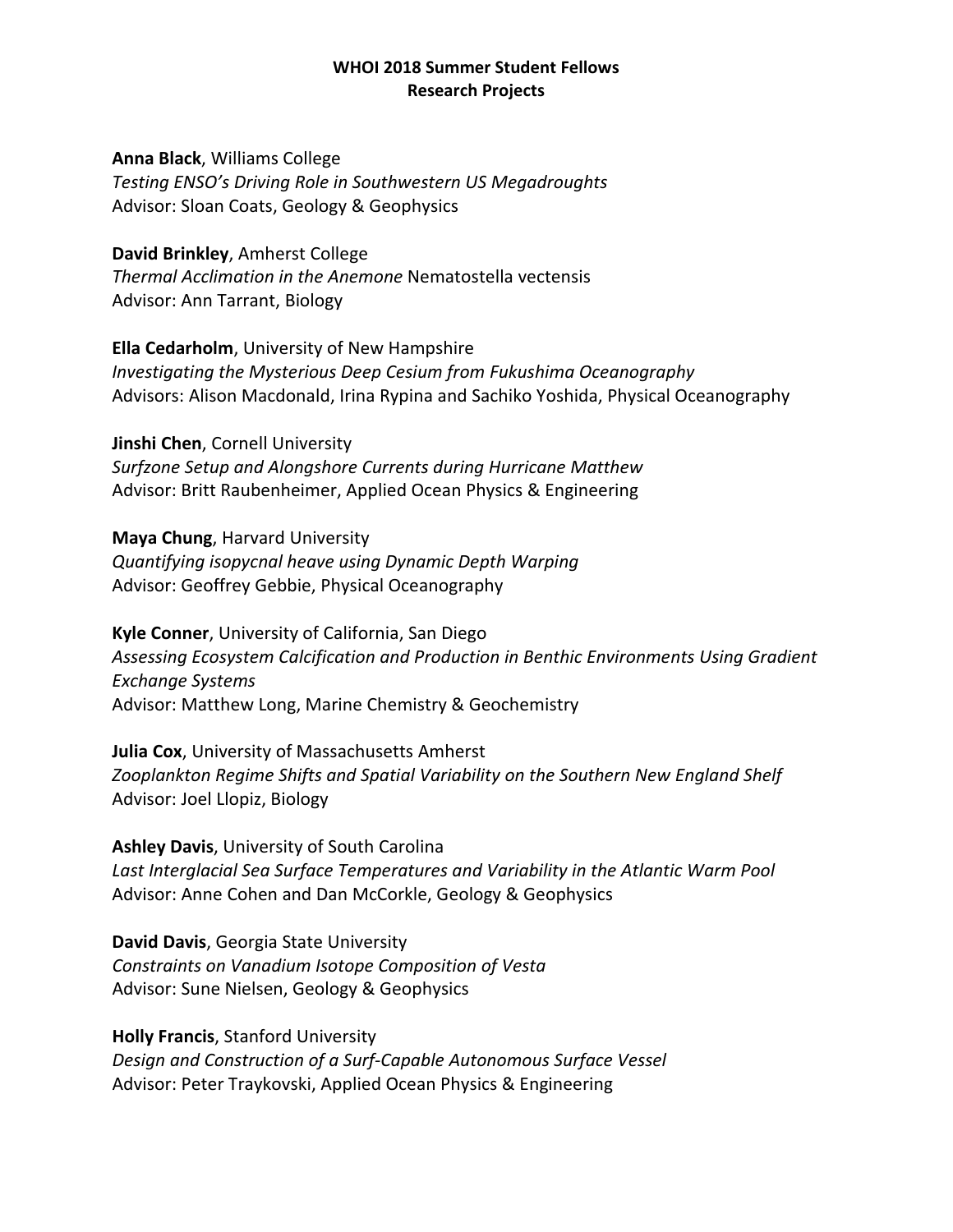**Maxwell Furigay**, Trinity College *Changes in the Carbonate System of Red Sea Water due to Dust* Advisor: Aleck Wang, Marine Chemistry & Geochemistry

**Devon Gaynes**, SUNY Stony Brook *Hurricane-Driven Export of Mid-Atlantic Bight Shelf Waters near Cape Hatteras in September 2017* Advisors: Robert Todd and Magdalena Andres, Physical Oceanography

**Rachel Gold**, Brown University *Dating the opening of the St. Lawrence Valley as a conduit for glacial meltwater and potential trigger of the Younger Dryas* Advisor: Jeff Donnelly, Geology & Geophysics

**Samantha Kenah**, Skidmore College *Evolution of small-scale horizontal variability in the coastal ocean* Advisor: Anthony Kirincich, Physical Oceanography

**James Kershaw**, University of Cambridge *Proxy Wars: Mg/Li as an Alternative to Mg/Ca in the Calcitic Foraminifera U.peregrina* Advisor: Delia Oppo, Geology & Geophysics

**Muriel Leung**, University of Pennsylvania *Quantifying the Impact of Ocean Acidification on Coral Growth: Combining Experimental Observations with a Skeletal Growth Model* Advisors: Weifu Guo and Anne Cohen, Geology & Geophysics

**Emily Maness**, The University of Tampa *Invasion of the body snatchers: Investigation of Syndiniales (MALV II) parasites in Salt Pond*  Advisor: Virginia Edgcomb, Geology & Geophysics

**Claire Mayorga**, University of Texas at Austin *The Effect of Ditching on Carbon Cycling in Salt Marshes* Advisors: Meagan Gonneea, U.S. Geological Survey, and Amanda Spivak, Marine Chemistry & Geochemistry

**Adriane McDonald**, Spelman College *Exposure to PCB153 affects circadian rhythm behavior and gene expression in zebrafish* Advisor: Neel Aluru, Biology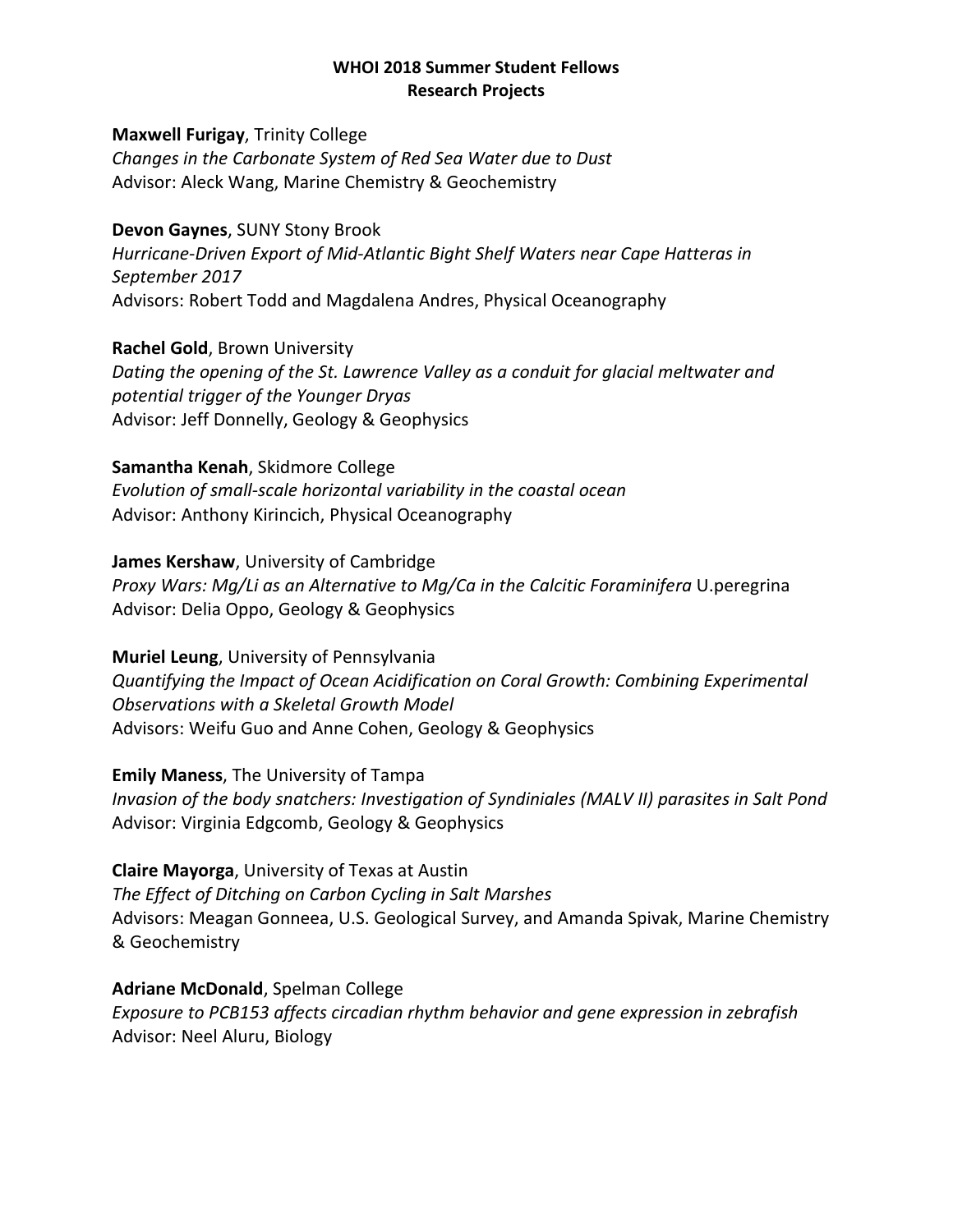# **Samuel McNichol**, Oberlin College

*Development and Assessment of a Novel LED-Based Approach to Quantify the Wavelength Dependence of the Coupled Photochemical and Biological Degradation of Dissolved Organic Matter in Sunlit Surface Waters* Advisor: Collin Ward, Marine Chemistry & Geochemistry

# **William Pardis**, Montana State University

*Miniature Low-Cost Gas Sensor Development - Aquatic and Volcanic* Advisors: Anna Michel, Applied Ocean Physics & Engineering, and David Nicholson, Marine Chemistry & Geochemistry

**Edwin Rainville**, California Polytechnic State University *Comparison of Surface Turbulent Heat Fluxes between CMIP5 Analyses and Satellite Estimations* Advisor: Carol Anne Clayson, Physical Oceanography

**Noa Randall**, Smith College

*Effect of tributary creeks on estuarine dispersion* Advisor: Rocky Geyer, Applied Ocean Physics & Engineering

# **Miraflor Santos**, New York University, Abu Dhabi

*A Gradient in Phytoplankton Size Distribution across the Northeast U.S. Shelf* Advisors: Heidi Sosik and Stace Beaulieu, Biology

#### **Elizabeth Scheibe**, Yale University

*Effect of Group Composition on Whistle Production in Free-Ranging Bottlenose Dolphins* Advisor: Laela Sayigh, Biology

**Patrick Scordato**, University of Massachusetts Amherst *Evaluating the reconstruction of intertidal beach morphology from a web camera*  Advisor: Chris Sherwood, U.S. Geological Survey

**Jane Sedlak**, Oberlin College *Solving the Marine Methane Paradox: Isolation, Quantification and Isotopic Analysis of Methylphosphonic Acid* Advisor: Daniel Repeta, Marine Chemistry & Geochemistry

**Ankur Shah**, University of Alabama in Huntsville *Estimating the Expected Value of Research on the Biological Carbon Pump* Advisor: Di Jin, Marine Policy Center